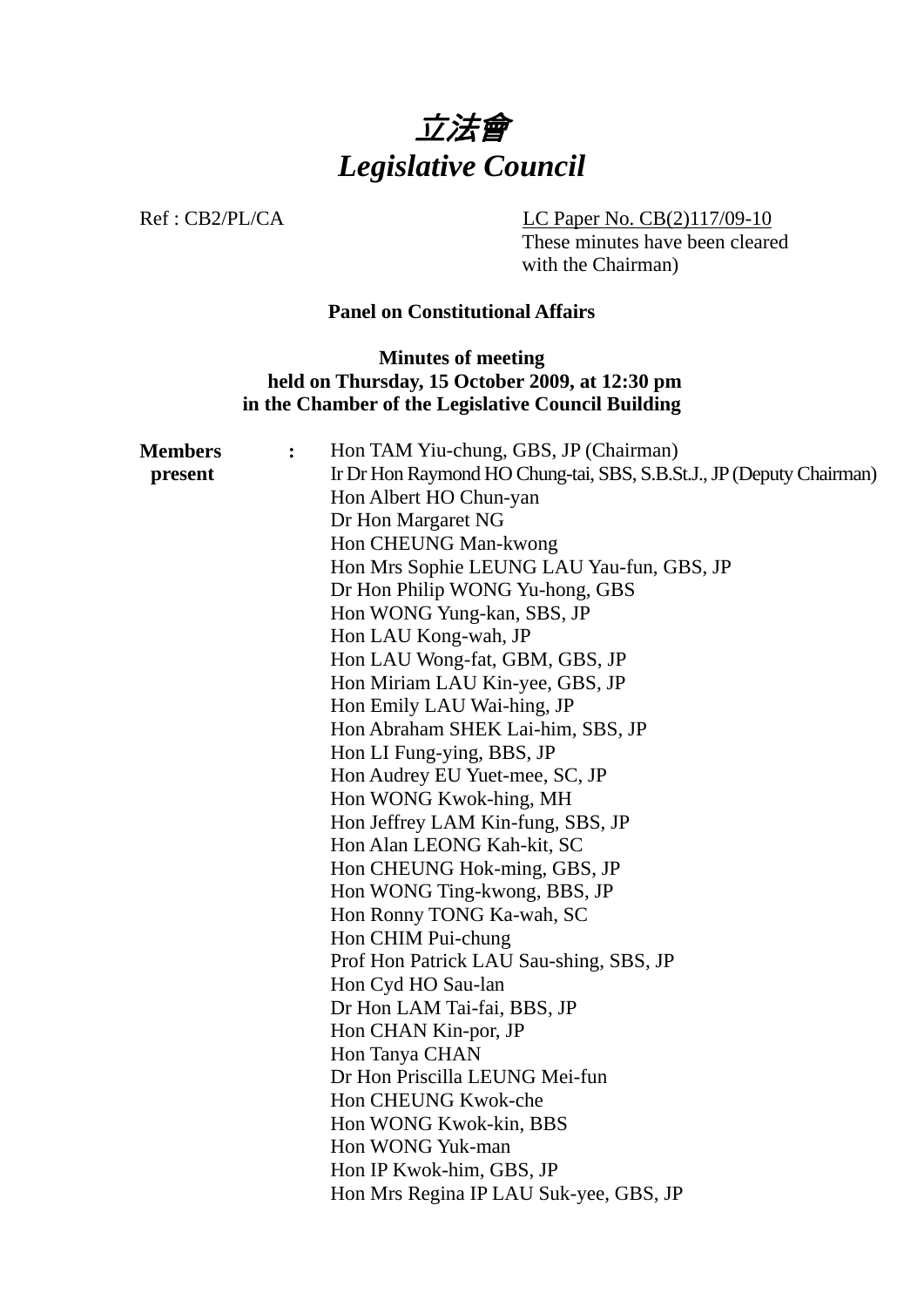|                               |   | Dr Hon PAN Pey-chyou<br>Hon Paul TSE Wai-chun<br>Dr Hon Samson TAM Wai-ho, JP |
|-------------------------------|---|-------------------------------------------------------------------------------|
| <b>Members</b><br>absent      |   | Hon Timothy FOK Tsun-ting, GBS, JP<br>Hon LEE Wing-tat<br>Hon LEUNG Kwok-hung |
| <b>Clerk</b> in<br>attendance | : | Miss Flora TAI<br>Chief Council Secretary (2)3                                |
| <b>Staff</b> in<br>attendance |   | Mr Arthur CHEUNG<br>Senior Assistant Legal Adviser 2                          |
|                               |   | Ms Amy YU<br>Senior Council Secretary (2)3                                    |
|                               |   | <b>Mrs Eleanor CHOW</b><br>Senior Council Secretary (2)4                      |
|                               |   | <b>Miss Vivien POON</b><br>Council Secretary (2)1                             |
|                               |   | Mr Ringo LEE<br>Senior Legislative Assistant (2)1                             |
|                               |   | Mrs Fonny TSANG<br>Legislative Assistant (2)3                                 |

#### Action

### **I. Election of Chairman and Deputy Chairman**

#### Election of Chairman

Mr TAM Yiu-chung, the incumbent Chairman, called for nominations for the chairmanship of the Panel. Mr TAM Yiu-chung was nominated by Mr IP Kwok-him and the nomination was seconded by Mr Jeffrey LAM, Dr Priscilla LEUNG and Mr WONG Kwok-kin. Mr TAM Yiu-chung accepted the nomination.

 $- 2 - 1$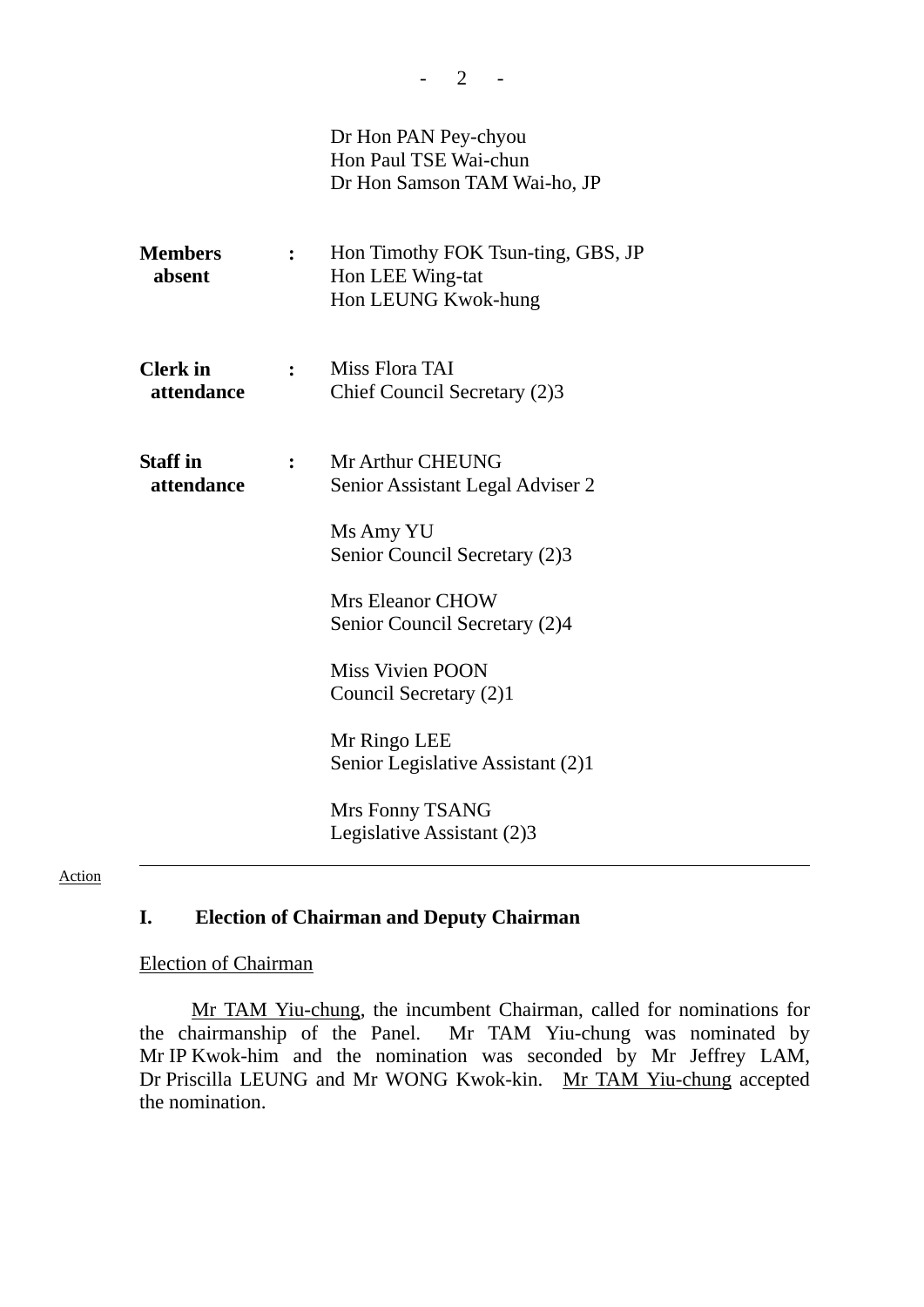2. Ir Dr Raymond HO, the incumbent Deputy Chairman, took over from Mr TAM Yiu-chung to preside over the election. Ir Dr HO called for other nominations. Ms Emily LAU Wai-hing was nominated by Mr Albert HO and the nomination was seconded by Mr Ronny TONG. Ms Emily LAU accepted the nomination. Ir Dr Raymond HO called for other nominations. There was no other nomination. In response to the request of Ms Cyd HO, Ir Dr Raymond HO invited the two candidates to present their platform.

3. Mr TAM Yiu-chung said that his performance as Chairman was evidenced by his past service. Under his chairmanship, meetings had been conducted smoothly and issues proposed by the Administration and members had been scheduled for timely discussion. If elected, he would continue to ensure that relevant issues raised by the Administration and members would be discussed by the Panel. Members, the Administration and other persons attending meetings would be given opportunities to express fully their views.

4. Ms Emily LAU said that if she was elected, she would ensure that meetings would be conducted in a fair and open manner. She envisaged that the Panel would have a heavy workload in the coming session as the public consultation on the Methods for Selecting the Chief Executive and for Forming the Legislative Council in 2012 would commence soon. Ms LAU stressed that it was important for the Chairman to respect the divergent views of members and allow ample time for members, the Administration and the public to express their views at the meetings. She expressed dissatisfaction that the duration of one regular meeting in the last session had been shortened to two hours.

5. As no members asked any questions about the candidates' platforms, Ir Dr Raymond HO proceeded with the election and announced that voting be conducted by secret ballot. After all members had cast their votes, Ir Dr Raymond HO invited Mr IP Kwok-him and Mr Albert HO who had nominated the two candidates to monitor the counting of votes.

6. Ir Dr Raymond HO announced that 25 and 11 members voted for Mr TAM Yiu-chung and Ms Emily LAU respectively. Ir Dr Raymond HO declared Mr TAM Yiu-chung elected as the Chairman of the Panel for the 2009-2010 session. Mr TAM then took the chair.

### Election of Deputy Chairman

7. The Chairman called for nominations for the deputy chairmanship of the Panel. Ir Dr Raymond HO was nominated by Prof Patrick LAU and the nomination was seconded by Mr Abraham SHEK, Dr Priscilla LEUNG and Mr Jeffrey LAM. Ir Dr Raymond HO accepted the nomination.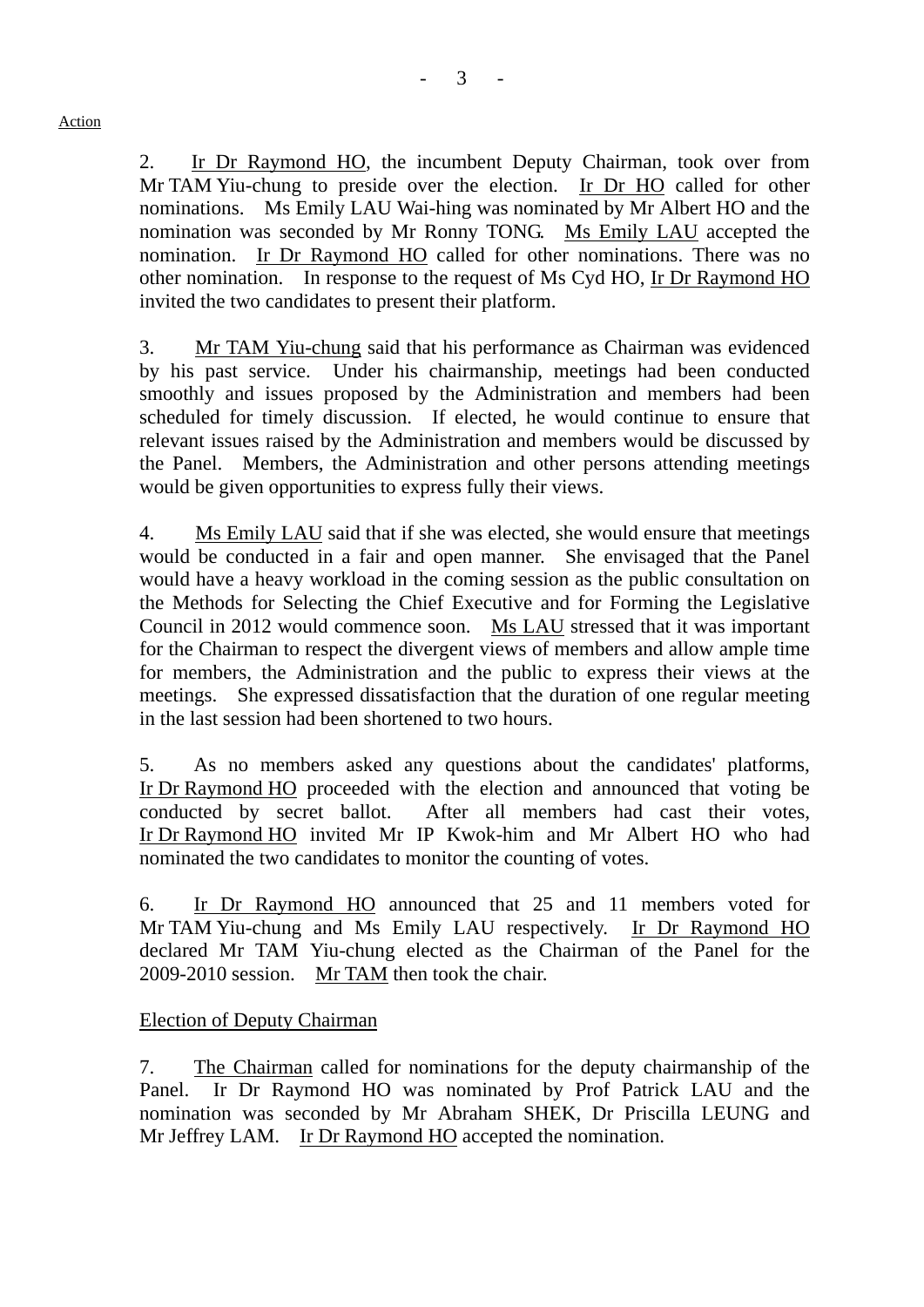8. Ms Emily LAU was nominated by Mr CHEUNG Kwok-che and the nomination was seconded by Mr Ronny TONG. Ms Emily LAU accepted the nomination. The Chairman called for other nominations.

9. As there was no other nomination, the Chairman announced that voting should proceed by secret ballot. After all members had cast their votes, the Chairman invited Prof Patrick LAU and Mr CHEUNG Kwok-che who had nominated the two candidates to monitor the counting of votes.

10. The Chairman announced that 23 and 13 members voted for Ir Dr Raymond HO and Ms Emily LAU respectively. The Chairman declared Ir Dr Raymond HO elected as the Deputy Chairman of the Panel for the 2009-2010 session.

## **II. Schedule of meetings for the 2009-2010 session**

11. Members agreed that as in the last session, future regular meetings of the Panel would be held on the third Monday of each month at 2:30 pm and the duration of the regular meetings would be three hours. Noting that the third Monday of February 2010 was a public holiday, members agreed that the meeting should be rescheduled from 15 February to 10 February 2010 at 2:30 pm.

12. Ms Miriam LAU suggested that the regular meetings to be held on 21 December 2009 and 15 March 2010 should be rescheduled as the former was close to the Christmas holiday and the latter might clash with the meetings of the National People's Congress and the Chinese People's Political Consultative Conference at which some members would be attending. The Chairman instructed that possible timeslots for re-scheduling should be identified for members' consideration at the next meeting.

## **III. Items for discussion at the next meeting**

[Appendices II and III to LC Paper No. CB(2)9/09-10]

13. The Chairman reminded members that the Secretary for Constitutional and Mainland Affairs would brief the Panel on the Chief Executive's 2009-2010 Policy Address at the next regular meeting scheduled for Monday, 19 October 2009. Members agreed that the Panel should also discuss at that meeting the item "Administrative Guidelines on Promotion of Racial Equality" as proposed by the Administration, and the regular meeting should be held from 2:30 pm to 4:30 pm.

Clerk